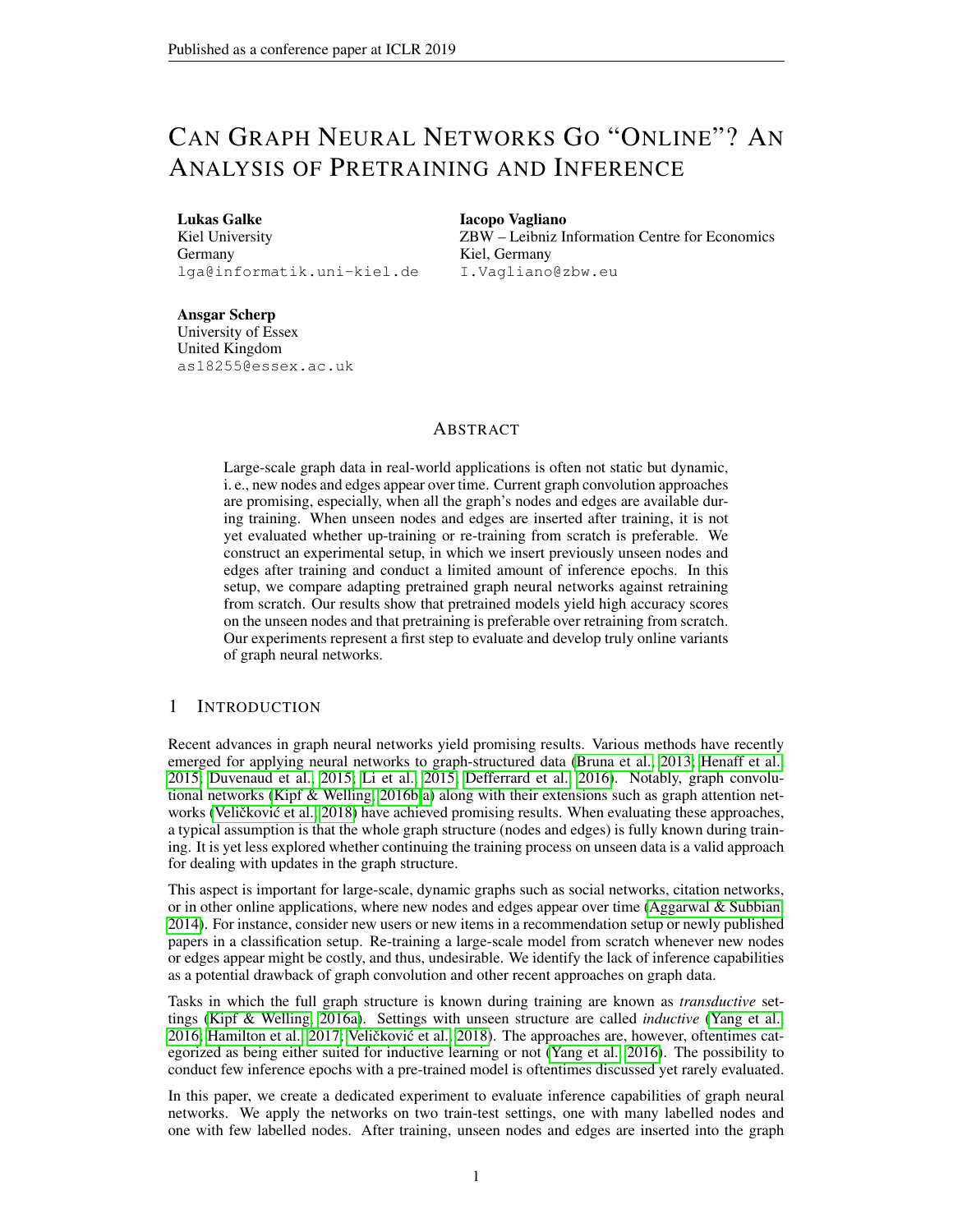| <b>Dataset</b>       |          | Cora  |       | <b>Citeseer</b> |        | Pubmed |
|----------------------|----------|-------|-------|-----------------|--------|--------|
| <b>Classes</b>       |          |       |       | 6               |        | 3      |
| Features             |          | 1,433 |       | 3,703           |        | 500    |
| <b>Nodes</b>         |          | 2,708 |       | 3,327           |        | 19,717 |
| Edges                |          | 5,278 |       | 4,552           |        | 44,324 |
| Avg. Degree          |          | 3.90  |       | 2.77            |        | 4.50   |
|                      |          |       |       |                 |        |        |
| <b>Setting</b>       | A        | B     | A     | В               | A      | B      |
| <b>Train Samples</b> | 440      | 2,268 | 620   | 2,707           | 560    | 19,157 |
| <b>Train Edges</b>   | 342      | 3,582 | 139   | 2,939           | 34     | 41,858 |
| Unseen Nodes         | 2,268    | 440   | 2,707 | 620             | 19,157 | 560    |
| Unseen Edges         | 4,936    | 1,696 | 4,413 | 1,613           | 44,290 | 2,466  |
| <b>Test Samples</b>  | 1,000    | 440   | 1,000 | 620             | 1,000  | 560    |
| Label Rate           | $16.2\%$ | 83.8% | 18.6% | 81.4%           | 2.8%   | 97.2%  |

<span id="page-1-1"></span>Table 1: Statistics for train-test splits: few-many (A) and many-few (B) settings on the citation networks datasets: Cora, Citeseer, and Pubmed. The unseen nodes and edges are available only after the training epochs. The test samples for measuring accuracy are a subset of the unseen nodes. The label rate is the percentage of labelled nodes for training.

and the models may perform a limited amount of parameter updates. We closely analyze the test accuracy after each of these inference epochs, while comparing the networks performance with pretraining versus without pretraining. The models considered in our experiments include graph convolutional networks [\(Kipf & Welling, 2016a\)](#page-4-6), graph attention networks (Veličković et al., [2018\)](#page-4-7), and GraphSAGE [\(Hamilton et al., 2017\)](#page-4-10) on three datasets (Cora, Citeseer, Pubmed), which we cast into two complementary inductive settings. In total, we have conducted 60 experiments with 100 repetitions each to alleviate random effects. Our findings suggest that pretraining is indeed beneficial for all considered models. This result holds for both of the train-test settings, with many labelled nodes and with few labelled nodes.

In summary, our contributions are two-fold: (1) We provide an experimental setup to evaluate inference capabilities of graph neural networks. (2) We offer empirical evidence that pretraining is useful in both cases: when the train-test ratio is high and when it is low.

We describe our experimental setup in Section [2](#page-1-0) and the applied methods in Section [3.](#page-2-0) We present the results in Section [4,](#page-2-1) which we discuss in Section [5,](#page-3-0) before we conclude.

# <span id="page-1-0"></span>2 EXPERIMENTAL SETUP

We construct a dedicated experimental setup to evaluate the inference capabilities of graph neural networks. We include edges in the training set if and only if both its source and destination node are both in the training set. The training process is then split in two steps. First, we pre-train the model on the labelled training set. Then, we insert the previously unseen nodes and edges into the graph and continue training for a limited amount of inference epochs. The unseen nodes do not introduce any new labels. Instead, the unseen nodes provide features and may be connected to known labelled nodes. We evaluate the accuracy on the test nodes, which are a subset of the unseen nodes, before the first and after each inference epoch. For each model, we compare using 200 pretraining epochs versus no pretraining. In the latter case, the training begins during inference, which is equivalent to retraining from scratch whenever new nodes and edges are inserted. This allows us to assess whether pretraining is helpful for applying graph neural networks on dynamic graphs.

Datasets We impose our experimental setup on the three standard citation datasets: Cora, Citeseer, and Pubmed [\(Sen et al., 2008\)](#page-4-11). Nodes are research papers represented by textual features and annotated with a class label. Edges resemble citation relationships. These datasets are often used in transductive setups [\(Yang et al., 2016;](#page-4-9) [Kipf & Welling, 2016a;](#page-4-6) Veličković et al., [2018\)](#page-4-7). In our experimental setup with unseen nodes, however, we cast these datasets to be inductive. The citation edges are regarded as undirected connections and we add self-loops [\(Kipf & Welling, 2016a\)](#page-4-6).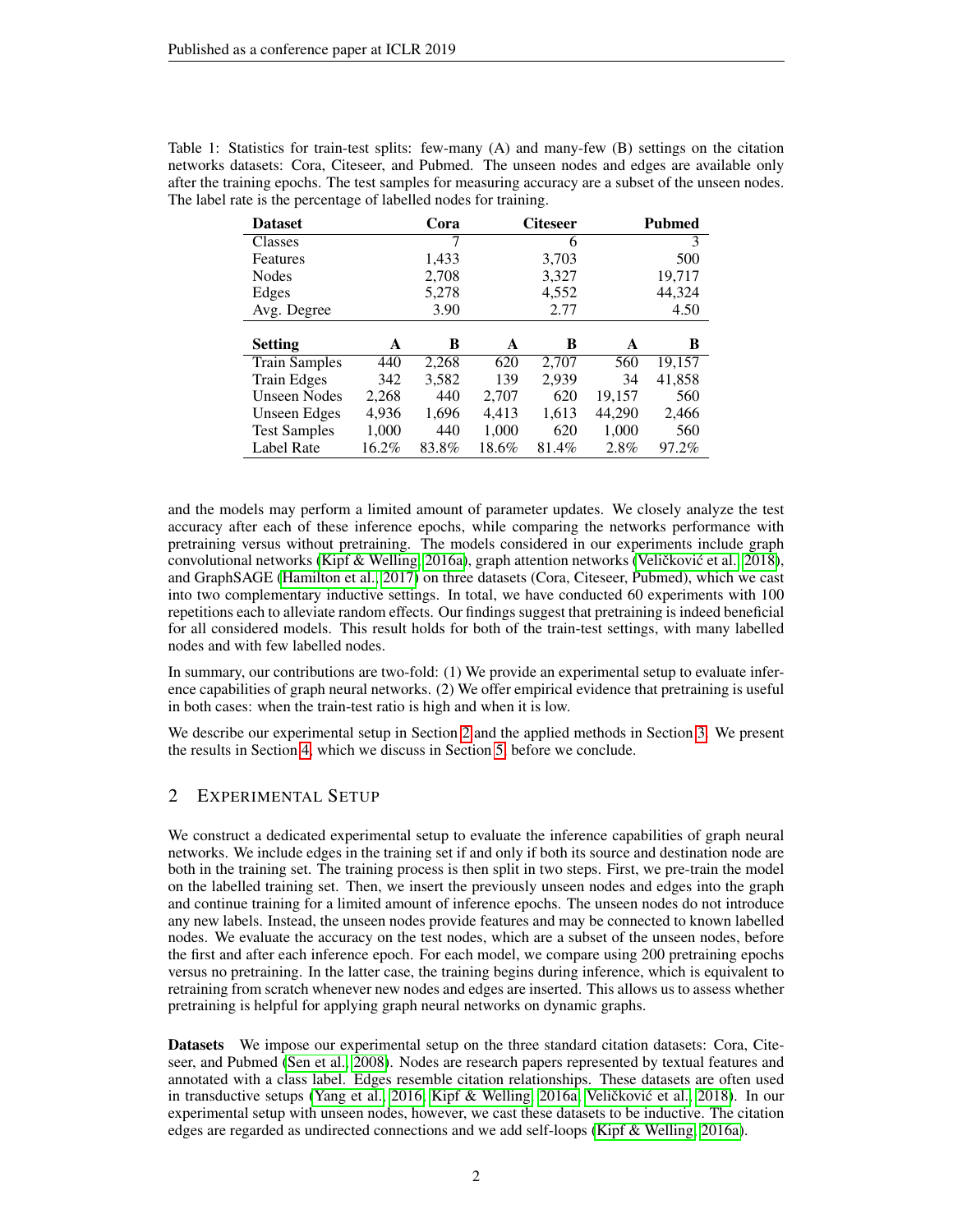Few-many setup (A) and many-few setup (B) We use two different train-test splits for each dataset. Setting A is derived from the train-test split for transductive tasks [Kipf & Welling](#page-4-6) [\(2016a\)](#page-4-6). It consists of few labeled nodes that induce our training set and many unlabeled nodes. Setting B instead comprises many training nodes and few test nodes. We set it up by inverting the train-test mask of Setting A and assign the edges accordingly. Setting B is motivated from applications, in which a large graph is already known and incremental changes occur over time, such as for citation recommendations, link prediction in social networks, and others [\(Aggarwal & Subbian, 2014;](#page-4-8) [Galke](#page-4-12) [et al., 2018\)](#page-4-12). We refer to Table [1](#page-1-1) for the details of the datasets and the two settings.

### <span id="page-2-0"></span>3 MODELS

We compare the inference capabilities of graph convolutional networks (GCN) [\(Kipf & Welling,](#page-4-6) [2016a\)](#page-4-6), GraphSAGE [\(Hamilton et al., 2017\)](#page-4-10), and graph attention networks (GAT) (Veličković et al., [2018\)](#page-4-7), The hidden representation of each node  $i$  in layer  $l$  is defined as:

$$
h_i^{(l+1)} = \sigma \left( \sum_{j \in \mathcal{N}(i)} \frac{1}{c_{ij}} W^{(l)} h_j^{(l)} \right)
$$

where  $\mathcal{N}(\cdot)$  refers to the set of adjacent nodes and  $\sigma$  is a nonlinear activation function. The normalizing factor  $c_{ij}$  depends on the respective model: GCN use  $c_{ij} = \sqrt{|{\cal N}(i)|} \cdot \sqrt{|{\cal N}(j)|}$ , GraphSAGE with mean aggregation uses  $c_{ij} = |\mathcal{N}(i)|$ , and GAT use learned attention weights instead of  $\frac{1}{c_{ij}}$ which are computed by a nonlinear transformation from the concatenation of  $h_i^{(l)}$  and  $h_j^{(l)}$ . All employed graph neural networks use two graph convolution layers that aggregate neighbor representations. The output dimension of the second layer corresponds to the number of classes. Thus, the features within the two-hop neighborhood of each labelled node are taken into account for its prediction.

Hyperparameters We adopt the same hyperparameter values as proposed in the original works. For GCN, we use 16 or 64 (denoted by GCN-64) hidden units per layer, ReLU activation, 0.5 dropout rate, along with an (initial) learning rate of 0.005 and weight decay 5·10<sup>−</sup><sup>4</sup> [\(Kipf & Welling, 2016a\)](#page-4-6). For GAT, we use 8 hidden units per layer and 8 attention heads on the first layer. The second layer has 1 attention head (8 on Pubmed). We set the learning rate to 0.005 (0.01 on Pubmed) with weight decay 0.0005 (0.001 on Pubmed) (Veličković et al., [2018\)](#page-4-7). For GraphSAGE, we use 64 hidden units per layer with mean aggregation, ReLU activation, and a dropout rate of 0.5. We set the learning rate to 0.01 with weight decay  $5 \cdot 10^{-4}$  [\(Hamilton et al., 2017\)](#page-4-10). Our MLP baseline has one hidden layer with 64 hidden units, ReLU activation, a dropout rate of 0.5, learning rate 0.005 and weight decay  $5 \cdot 10^{-4}$ . In all cases, we initialize weights according to [Glorot & Bengio](#page-4-13) [\(2010\)](#page-4-13) and use Adam [\(Kingma & Ba, 2014\)](#page-4-14) to optimize cross-entropy. We use a fresh initialization of the optimizer at the beginning of the inference epochs. We do not use any early stopping in our experiments.

#### <span id="page-2-1"></span>4 RESULTS

Figure [1](#page-3-1) shows the results of the three models on the three datasets: Cora, Citeseer, and Pubmed. Pretrained models score consistently higher than non-pretrained models while having substantially less variance. The accuracy of the pretrained models plateaus after few inference epochs (up to 10 on Cora-A and Pubmed-B). Without any pretraining, GAT shows the fastest learning process. The absolute scores of pretrained graph neural networks are higher than the ones of MLP. From a broad perspective, the scores of pretrained graph neural networks are all on the same level. While GCN falls behind the others on Cora-B, GAT falls behind the others on Pubmed.

The absolute scores of the many-few setting B are higher than the ones of few-many setting A by a constant margin. We globally compare the results of setting A and B by measuring the Jensen-Shannon divergence [\(Lin, 1991\)](#page-4-15) between the accuracy distributions. The Jenson-Shannon divergence between the two settings is lower with pretraining (between 0.0057 for GAT and 0.0115 for MLP) than it is without pretraining (between 0.0666 for GraphSAGE to 0.1013 for GCN).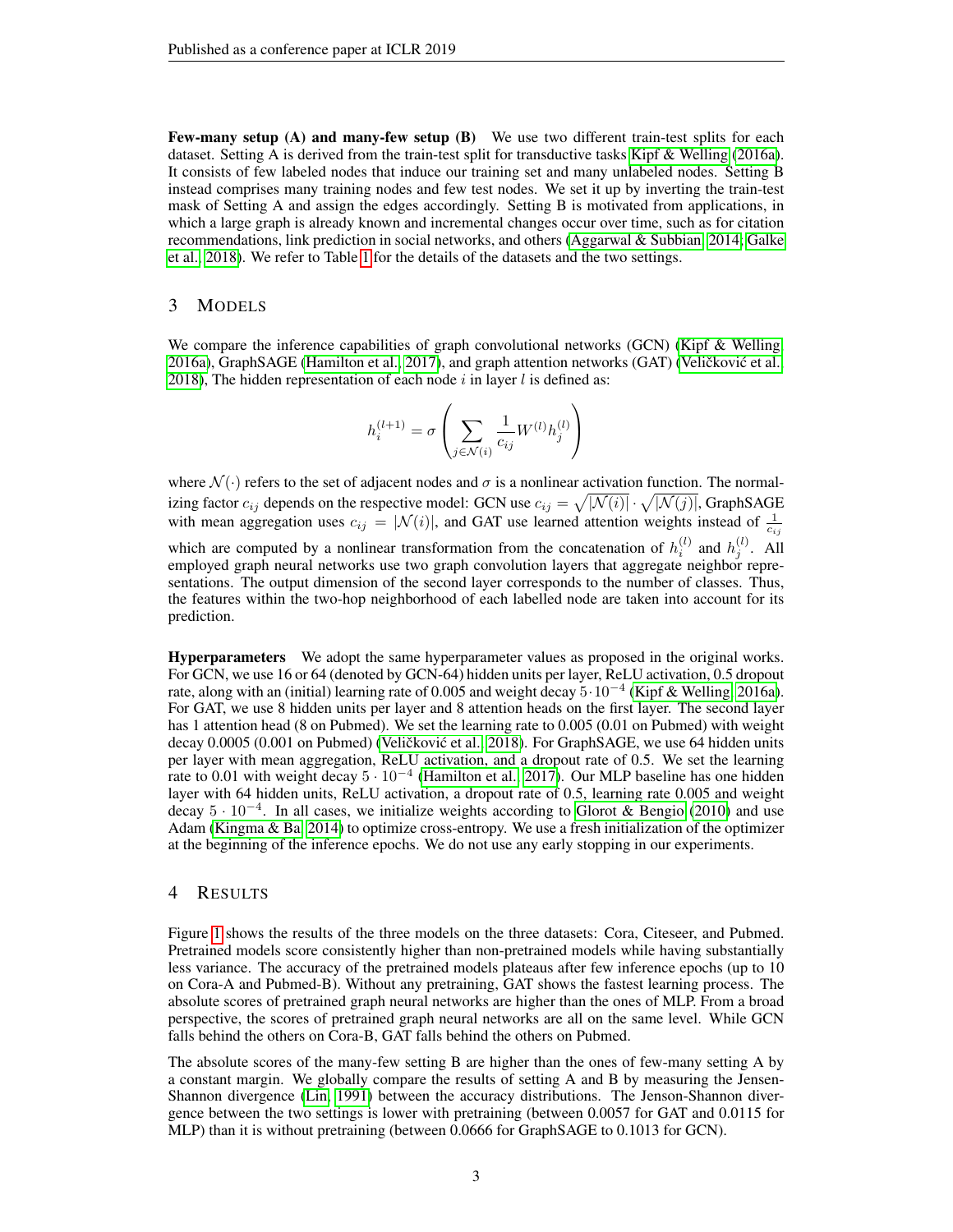

<span id="page-3-1"></span>Figure 1: Test accuracy after each inference epoch for the many-few settings A *(Top)* and fewmany setting B *(Bottom)* on the datasets Cora, Citeseer, and Pubmed. Each line resembles the mean of 100 runs and its region shows the standard deviation. The dashed lines show the results with 200 pretraining. The solid lines are the results without prertraining.

# <span id="page-3-0"></span>5 DISCUSSION

We have developed an experimental setup to evaluate inferencing capabilities of graph neural networks, which we use to conduct inductive experiments on the well-known citation graph datasets: Cora, Citeseer, and Pubmed. Our results show that graph neural networks perform well even though we insert new nodes and edges after training. For the three datasets considered in this study, the accuracy plateaus after very few inference epochs. This observation holds for both train-test split settings: many-few and few-many. We verified that the accuracy distributions are similar in both train-test splits by measuring the Jenson-Shannon divergence. The low variances of the pretrained models indicate that the 100 runs for each of the pretrained models converge to yield similar accuracy scores and that they are robust against the addition of unseen nodes.

The employed models all consist of two layers. Thus, the models only exploit node features in the two-hop neighborhood of each labeled node. Technically, also more distant nodes' features would be available, especially during inference. Model depth is, however, still an open issue [\(Kipf & Welling,](#page-4-6) [2016a\)](#page-4-6) in the graph domain. Deeper models could, in theory, exploit more distant nodes' features.

Evaluating inferencing capabilities is important because full re-training might not be feasible on large graphs. We have taken a first step to bring current research in graph neural networks closer to practical applications. Our setup is close to real-world applications, where new nodes appear dynamically over time. Our findings show that maintaining one model and continuing the training process when the data changes is a valid approach for dealing with dynamic graphs.

# 6 CONCLUSION

Pretrained graph neural networks yield high accuracy with low variance even though new nodes and edges are inserted into the graph. This property is mandatory for applying graph neural networks to large-scale, dynamic graphs as often found in real-world scenarios.